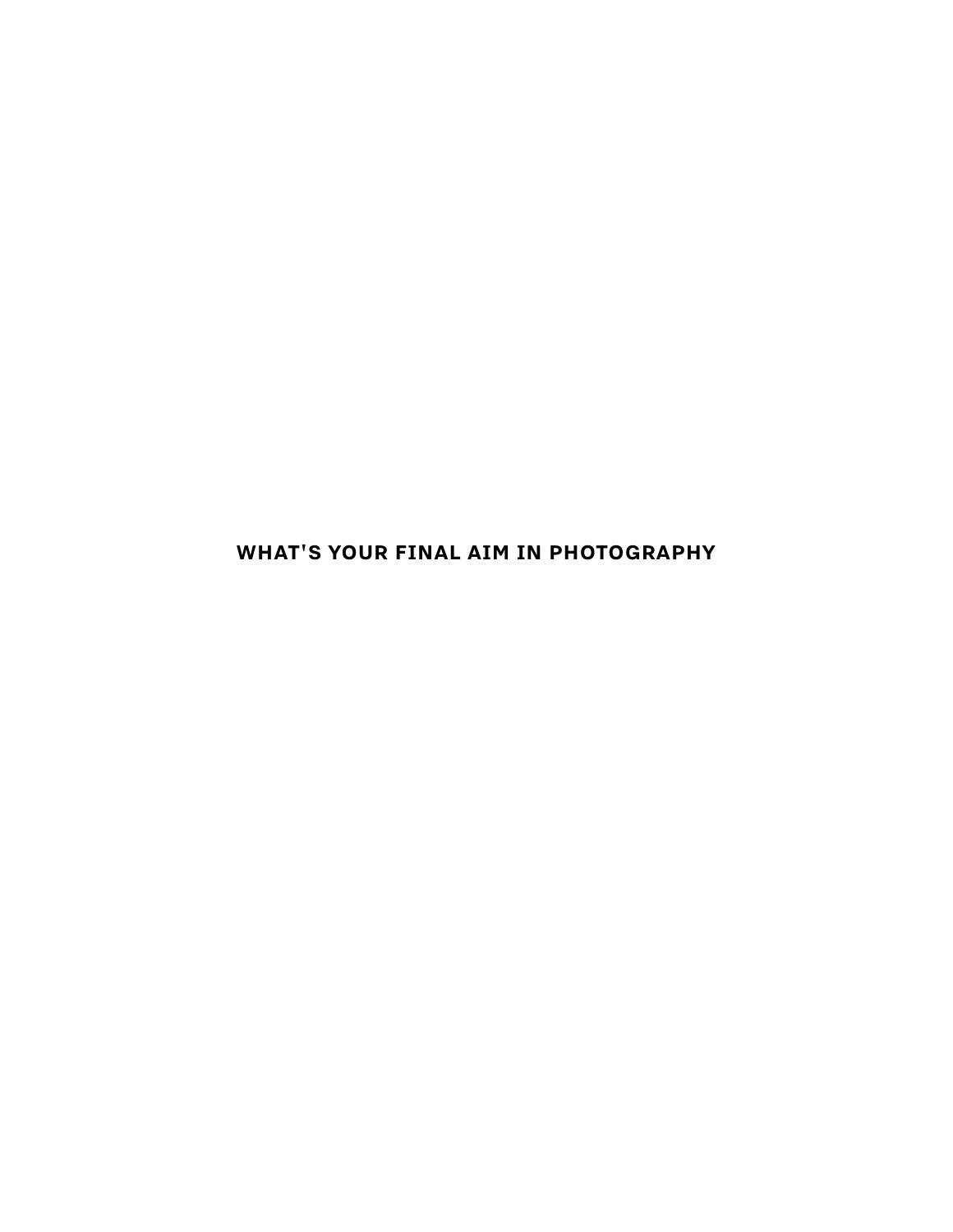### **WHAT'S YOUR FINAL AIM IN PHOTOGRAPHY?**

Dear friend,

What is your final aim in photography -- for what, for whom, and for why do you make pictures?

#### **I. "Please like my work and follow me!"**

For me, my final aim in photography (used) to be to gain 'fame', 'fortune', and to have my ego supported by others. Essentially, I wanted everyone to know my name, and applaud 'ERIC KIM' from the rooftops.

But -- why? Why should I care what others think of me and my pictures?

What do I do once every human being knows who I am? What do I do once I have every single camera that exists? What do I do once I have traveled to every corner of the globe-- and experience every single type of foreign culture. What is my ultimate aim as a photographer?

### **II. Why ERIC KIM makes pictures**

To think about it -- the reason *why* I make pictures is two-fold:

- 1. First, I make pictures to evoke emotions within myself. I make photos because it encourages me to live more bravely, for me to explore more of the world, and to create art which gives me a reason to live, and to keep learning, and keep extending my capabilities.
- 2. Secondly, I make pictures to influence, affect, and evoke feelings in my viewer. If I were in outer-space and the last human alive, I would still probably make art just to relieve my own boredom -- but without fellow human beings to share my art with, I would have FAR LESS motivation to make art.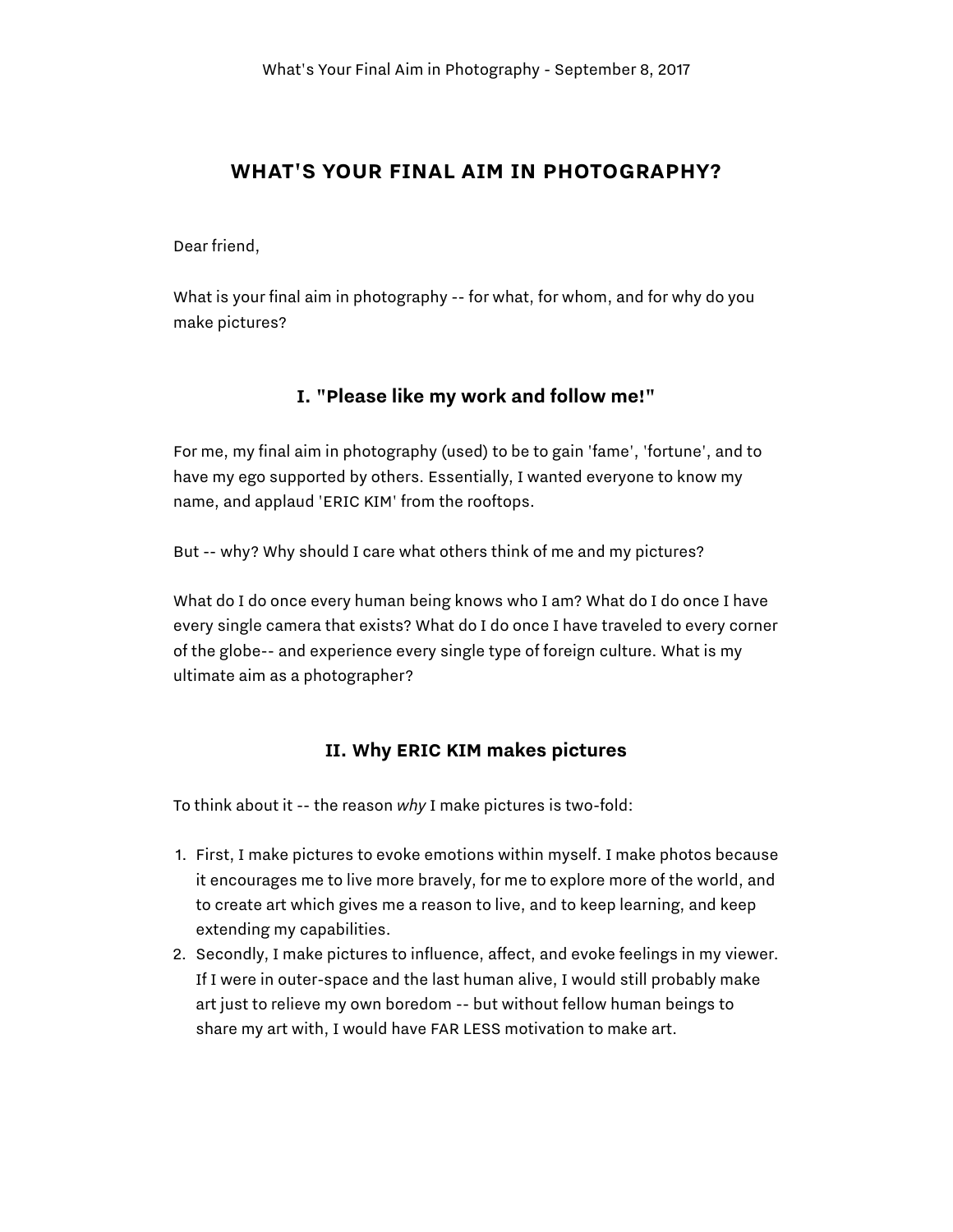#### **III. Why make pictures?**

So I think as photographers, our two-pronged approach is important:

- 1. Make pictures that please ourselves
- 2. Make pictures that affect others

I don't think that we have to make pictures that 'please' our viewer. Rather, our pictures should EVOKE some sort of emotion, or feeling in the viewer. **Our pictures should CHANGE our viewer in one way or another.**

For example, our pictures should perhaps change the perspective of our viewer - how they see the world. **As an artist, we are trying to influence the viewer to see the world as we do.**

### **IV. Be ego-centric as a photographer/artist**

An artist must be ego-centric. And yes, as a photographer you are an artist.

A photographer or artist without an ego will compromise. A compromised artist is not a real artist. A compromised artist is a people-pleaser. **A 'true' artist is a people-influencer.**

# **V. You don't need to 'please' your audience**

You can influence or affect your viewers with your pictures in different ways.

For example, your pictures don't need to make your viewer 'feel good' -- you can make pictures that make your viewer feel uncomfortable. Often, good art doesn't please the audience-- but rather, disgusts them, makes them feel afraid, scared, or repulsed.

You know when art is bad when it gives a Luke-warm, or 'tepid' response to the viewer. When the viewer looks at your pictures, shrugs their shoulders, and goes 'meh' -- that is a bad picture.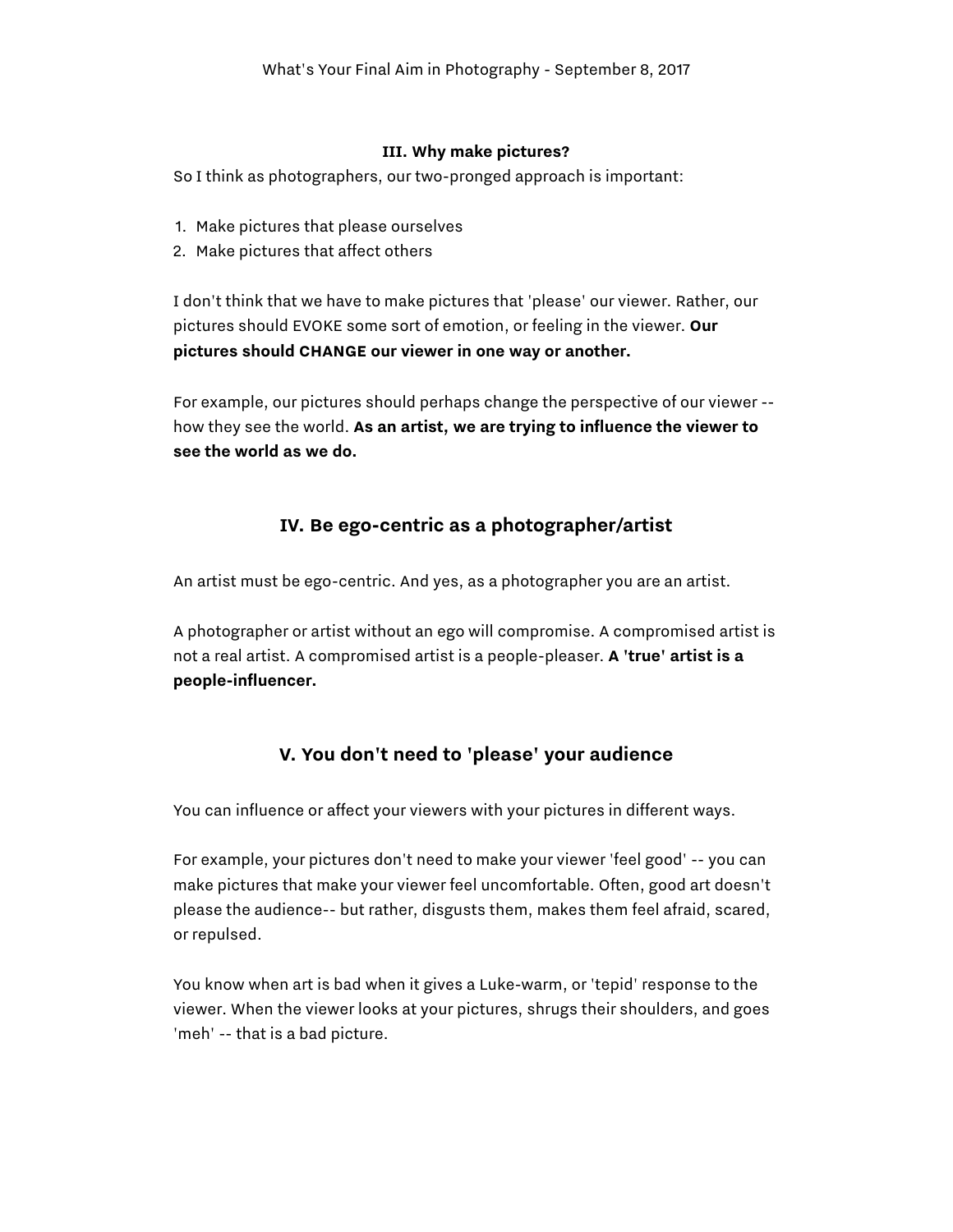### **VI. How do your pictures change YOU?**

But going back to the prior point-- **you gotta make pictures that CHANGE YOU.**

For example, I've been shooting a lot of high-contrast, high-saturation color pictures-- which change how I see the world. I see the world as a more interesting place. I see the world as having more life, more sex, more danger, more thrill. For me, my pictures are encouraging me to LOVE LIFE MORE, and to feel MORE EXCITED TO LIVE!

Photography and art should help STIMULATE our life -- and be a stimulus to life. Art, your pictures, should be like taking a triple-shot of espresso -- you see the world more clearly, more vividly, in multiple dimensions, and you just feel pumped up and excited to seize the day (carpe diem), and to live life to the fullest.

#### **VII. NEVER DOUBT YOURSELF!**

The most important thing to squash in ourselves is self-doubt. As an artist, you need to have this indomitable, uncompromising artistic vision -- so self-centered that others will think you're insane, an asshole, or crazy.

As an artist, you gotta know what your own taste is. You gotta know whether you like your own work or not.

An uncertain artist is still with his/her training wheels. A certain artist is a mature artist-- who doesn't need the nod of another to 'validate' his/her work. A really bad artist evaluates their artwork based on how many 'likes' they get on social media.

### **VIII. How do you develop your own taste?**

I think food is a good analogy for art.

Ask yourself: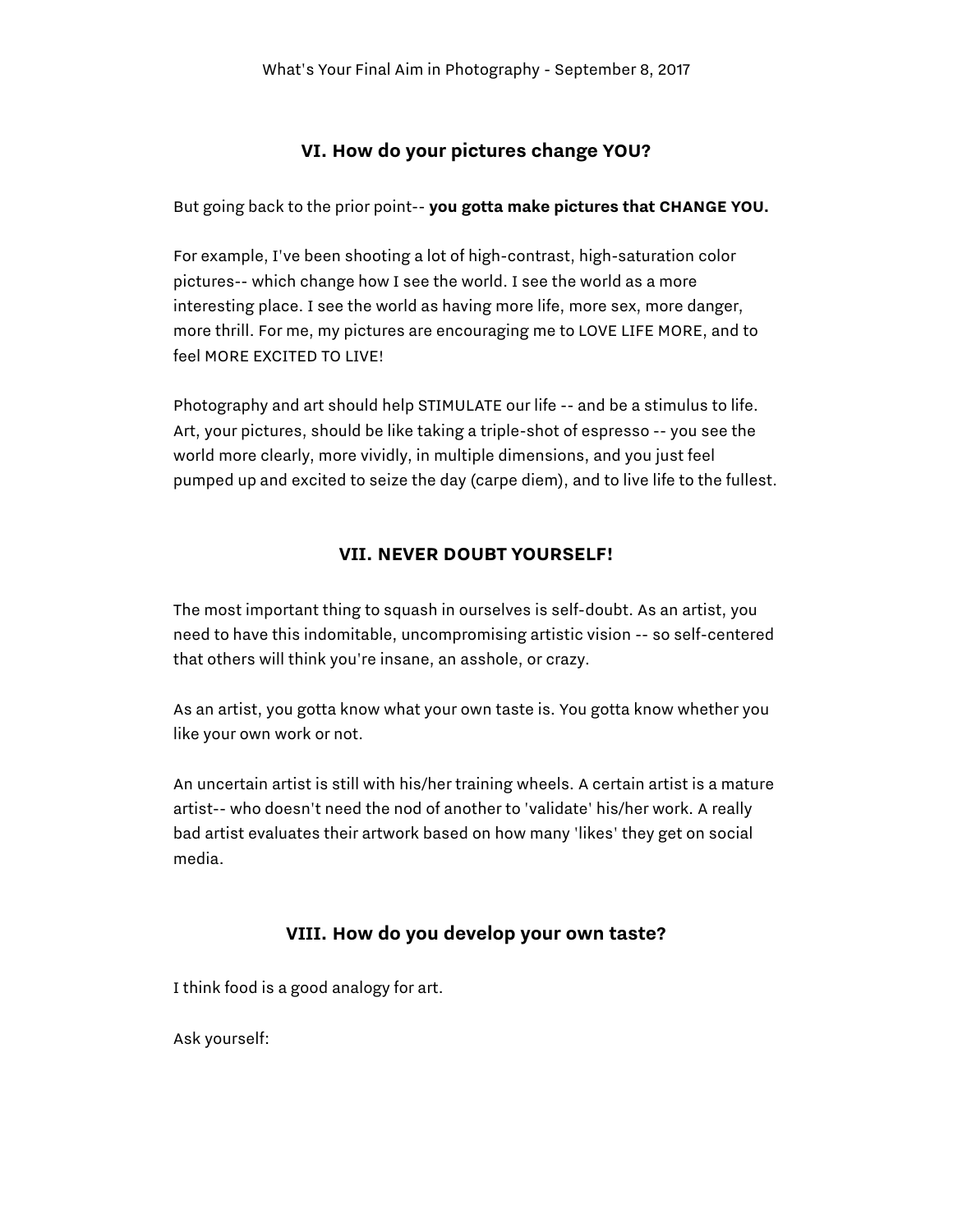*What kind of food do I like to eat? What flavors, spices, and textures do I like?*

Also, **know how to cook your own food**. When you learn how to spice, flavor, and cook your own food (to your own liking) -- you learn about your own preferences, and your own taste.

Artwork is the same -- use your taste-buds. Does your artwork excite your palette? Does your artwork add spice to your life? Or is your artwork bland, and in desperate need of salt or yuzu-koshu sauce to invigorate you? Even worse-- does your artwork need a ton of MSG -- for you to taste anything at all?

### **IX. Become your own taste-maker**

Don't let anyone else dictate what is 'good' taste or 'bad' taste. Be your own taste-maker.

An assignment: **don't upload any pictures for a month. Uninstall all social media apps from your phone. Then for a month, only make pictures which you like -- and at the end of the month, evaluate your pictures and ask yourself, 'Which of my pictures do I like-- and why?'**

# **X. Present your vision of the world through your artwork**

In becoming an artist, it learning who you are. Like the oracle of Delphi: "Know yourself" is the distillation of all the Ancient Greek wisdom and philosophy.

In photography:

*Shoot yourself.*

Or

*Make yourself.*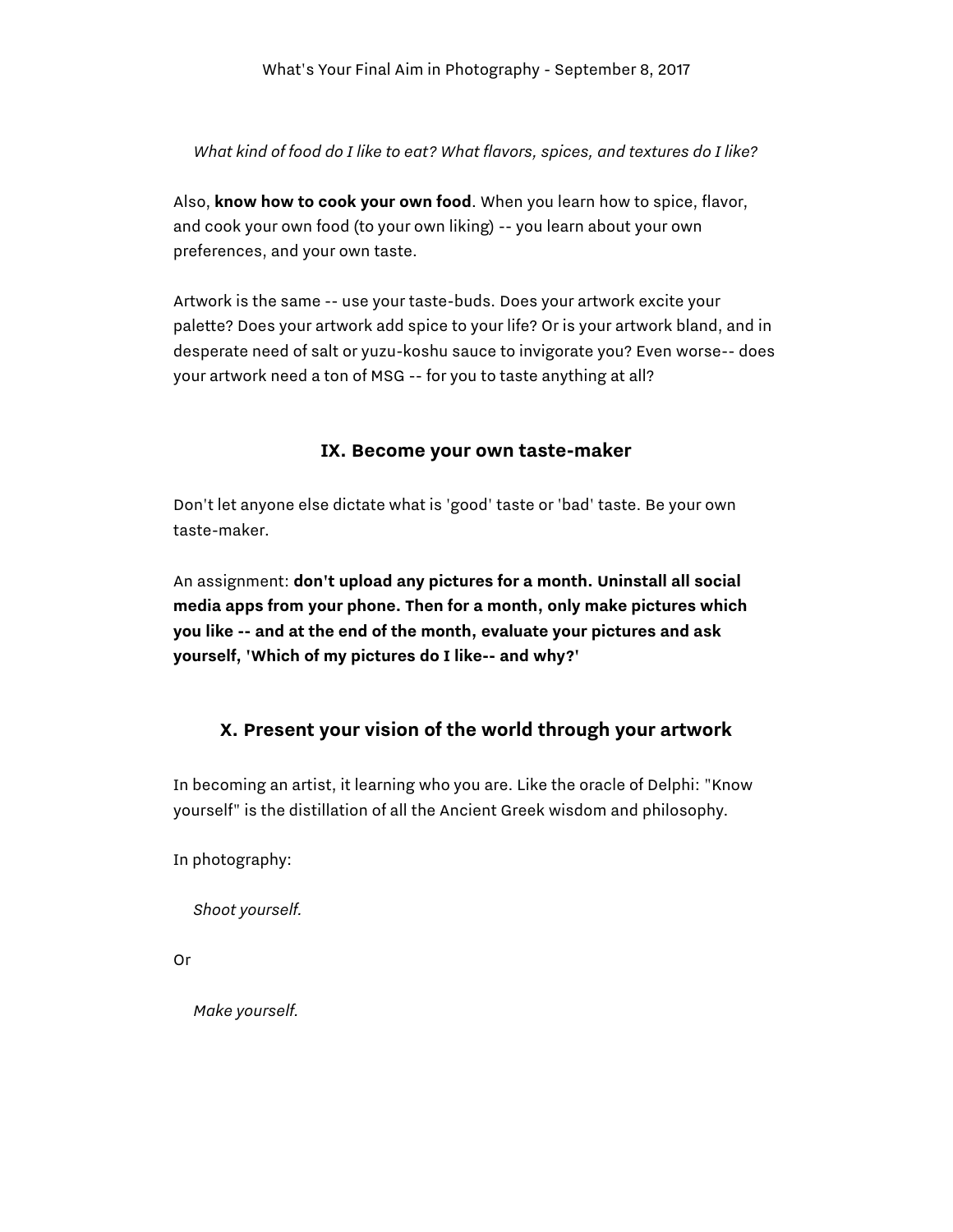You gotta make pictures which are a representation of *you*. You MUST be more individualistic as an artist, more single-minded, and straighter. Imagine your artistic vision like the bronze tip of an arrow. You must fly straight, and you must stay sharp. And like a good archer knows, you must not hesitate, and you must not self-doubt yourself before releasing the arrow-- or else the arrow will not fly straight, and hit your target.

# **XI. Practical steps to becoming a self-faithful artist**

My simple suggestion:

- 1. First make art that pleases you.
- 2. Share and publish your work.
- 3. Keep publishing and sharing your own work (according to your own uncompromising vision) until you find an audience for your work.

To be frank, you might never find an audience. You might become a beautiful tragedy like Van Gogh -- he innovated so much with his painting, but died in rags and in poverty. Yet, he is praised by millions many years *after* his death.

And to be honest, in today's world -- if you are not good at publishing, marketing, or 'branding' your own work -- you will not find an audience for your art. Simply to be a good photographer isn't enough-- as we learned from Vivian Maier (she was a genius photographer, yet never effectively 'marketed herself' during her lifetime, and therefore never built an audience or following. Thank God for John Maloof for bringing her work to the masses).

# **XII. Inspire 1 future artistic genius.**

And ultimately, don't make art to please the masses. Seek to make art to please yourself, maybe a few of your close friends, and those who you really care about.

If you can make art that inspires one future artistic genius-- you have done your work as an artist.